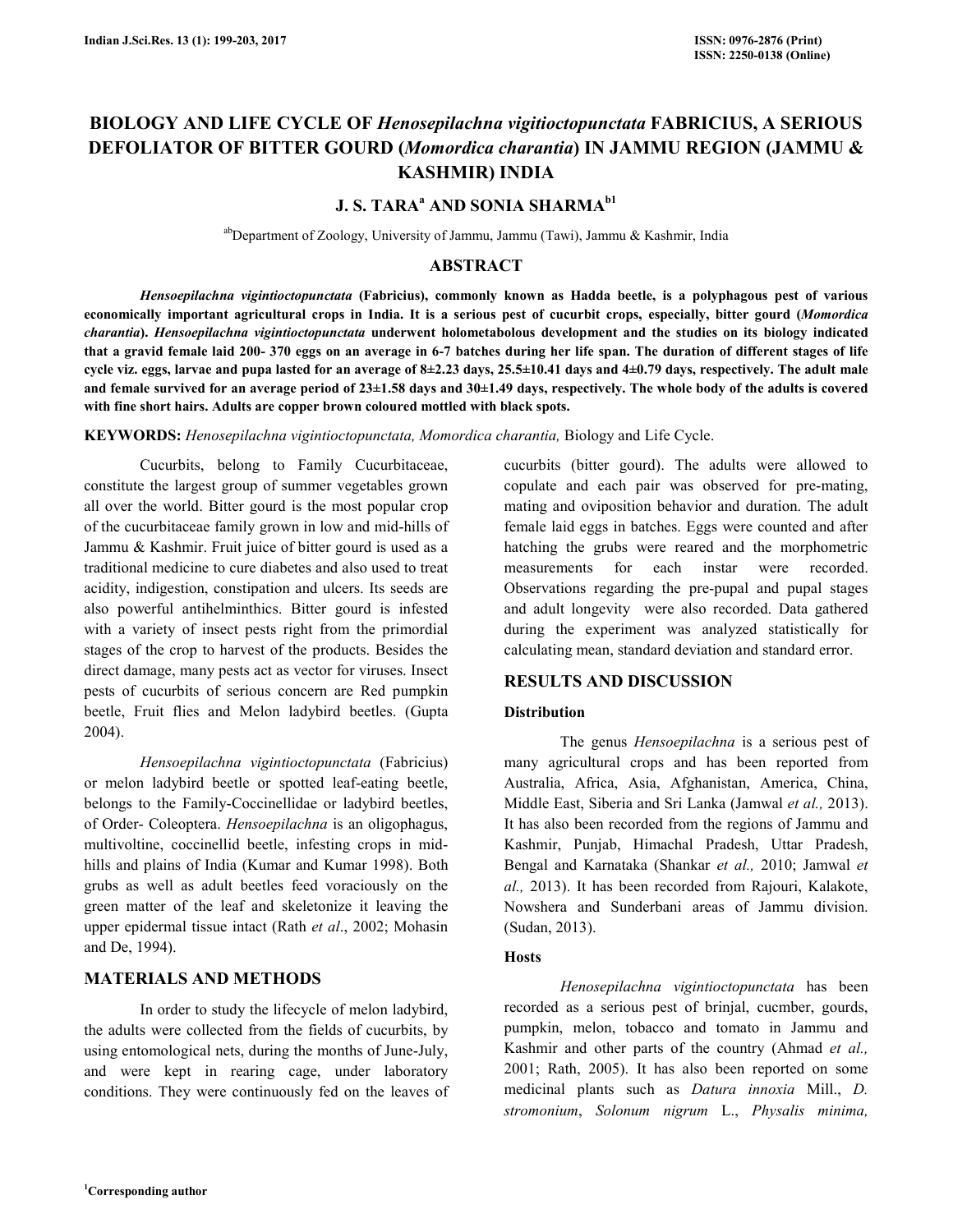*Withania sominfera* and *Amaranthus caudatus* L. (Jamwal *et al.,* 2013; Sudan, 2008; Wilson, 1989).

# **LIFECYCLE OF** *Henosepilachna vigintioctopunctata*

#### **Mating and Ovipostion**

 With the onset of warm weather, the adult beetles can be seen in the fields flying and feeding. Mature adults start mating after 2-3 days of emergence. A pair copulates several times and each copulation lasts for approximately 1-3 minutes.

 A gravid female lays about 200-370 eggs (average 285±66.48 eggs) in 4-6 batches during her life span, on the underside of the leaf. Similar, observations were recorded by Tyade and Simon (2013), they observed the fecundity rate of *Epilachna vigintioctopunctata*  between 211 to 328 eggs during life span.

#### **Eggs**

 Freshly laid eggs are pale-yellow to orangeyellow, elongated, usually in clusters of 5 to 45. An egg is approximately 1.3mm in length and 0.6mm in width. Under laboratory conditions the incubation period varied from 5 to 11 days with an average of 8±2.23 days. The incubation period of *Epilachna vigintioctopunctata* was observed as 5.3 days on brinjal, by Varma and Anandhi (2008) figure 1.



**Figures 1: Freshly laid eggs of** *Henosepilachna vigintioctopunctata*

# **Larva**

 Newly hatched larvae or grubs are approximately 1.6mm in length and light yellow in color. Larvae are soft bodied and covered with six longitudinal rows of stout branched spines on the back. At first the spines are yellow, but later become darken on the tips, and thus more conspicuous. Larva molts four times during the development. Mature larva is approximately 6.0-7mm in length. The average duration of the  $1<sup>st</sup>$ ,  $2<sup>nd</sup>$ ,  $3<sup>rd</sup>$  and  $4<sup>th</sup>$ instar was recorded as  $2.5 \pm 1.17$  days,  $4.5 \pm 1.92$  days, 5.5 $\pm$ 2.86 days and 5 $\pm$ 2.23 days respectively. During their earlier stages the grubs are gregarious in nature but as they grow older they tend to split into smaller groups (figure 2& 3).



**Figure 2: Newly hatched 1st instar** 



**Figure 3: Later stage instar grubs**

#### **Prepupa**

Fully grown  $4<sup>th</sup>$  instar grubs gradually stop feeding and spend about 1-3 days in pre-pupal stage. The average pre-pupal length and breadth recorded as 5.16 $\pm$ 0.57 mm and 2.87 $\pm$ 0.40 mm, respectively, by Tyade and Simon (2013).

#### **Pupa**

 Pupation occurs when mature larvae aggregate and attach themselves, by the posterior end of their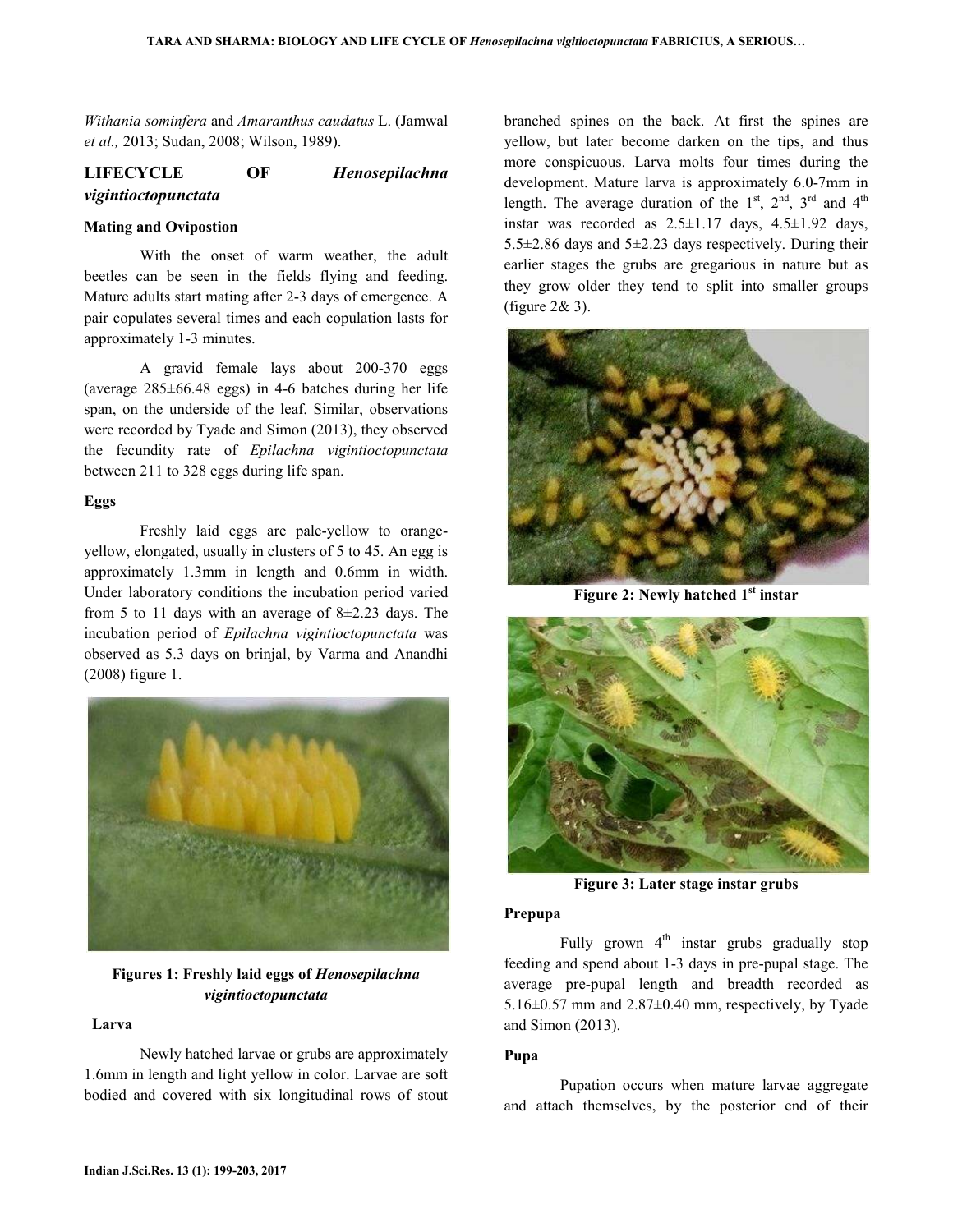bodies, to the underside of the leaves or stem. Larvae pupate in this position. During pupation the larval skin is pushed backwards from the thorax towards the abdomen, where it remains as a whitish, wrinkled mass. It ceases its motion and pupates. Pupa is yellow, spineless, and of the same size and shape as of the adult. The pupal period lasts for 3-5 days with an average of  $4\pm 0.79$  days. Similar results were obtained by Verma and Anandhi (2008) and Qamar *et al.,* (2009) figure 4.





#### **Adult**

 The adult is oval in outline, about 6-7mm in length. Newly emerged adult is straw or cream-yellow in color and shortly after emergence, 28 black spots of variable size appear on the dorsal side. The whole body is covered with fine short hairs. Adults darken with age and finally attain orange brown color with a bronze tinge. Adult males are slightly smaller in size than adult females (figure 5).



**Figure 5: Adult Hadda beetle**

 The adults start feeding a day after emergence. The longevity of adult male and female was recorded as 21 to 25 days and 28 to 32 days with an average of  $23\pm1.58$  days and  $30\pm1.49$  days respectively. Ghosh and Senapati (2001) recorded that *Henosepilachna vigintioctopunctata* was found active from April to middle of the October and second highest population (8- 14 beetle/plant) was recorded during middle of September.

#### **Nature of damage**

 *Henosepilachna vigintioctopunctata* is a serious pest of cucurbits especially *Momordica charantia* (Bitter gourd). Both adults and larvae(grubs) are often found on the lower surfaces of the leaves, scrapping and feeding voraciously on the parenchyma and the lower epidermis between the veins and skeletonize it in a characteristic manner leaving intact the upper epidermis as well as the tougher tissues (veins, etc.) in the form of "window".

 The affected leaves become translucid, take a grayish color and dry up. In cases of severe attack, the young plant can dry up completely and die. Adults are fliers can damage large crop areas during their peak activity (Nagia *et. al.* 1992). The adults are not responsible for as great level of injury as are the larvae (figure 6).



**Figure 6: Damage pattern of** *Henosepilachna vigintioctopunctata* **on bitter gourd leaves**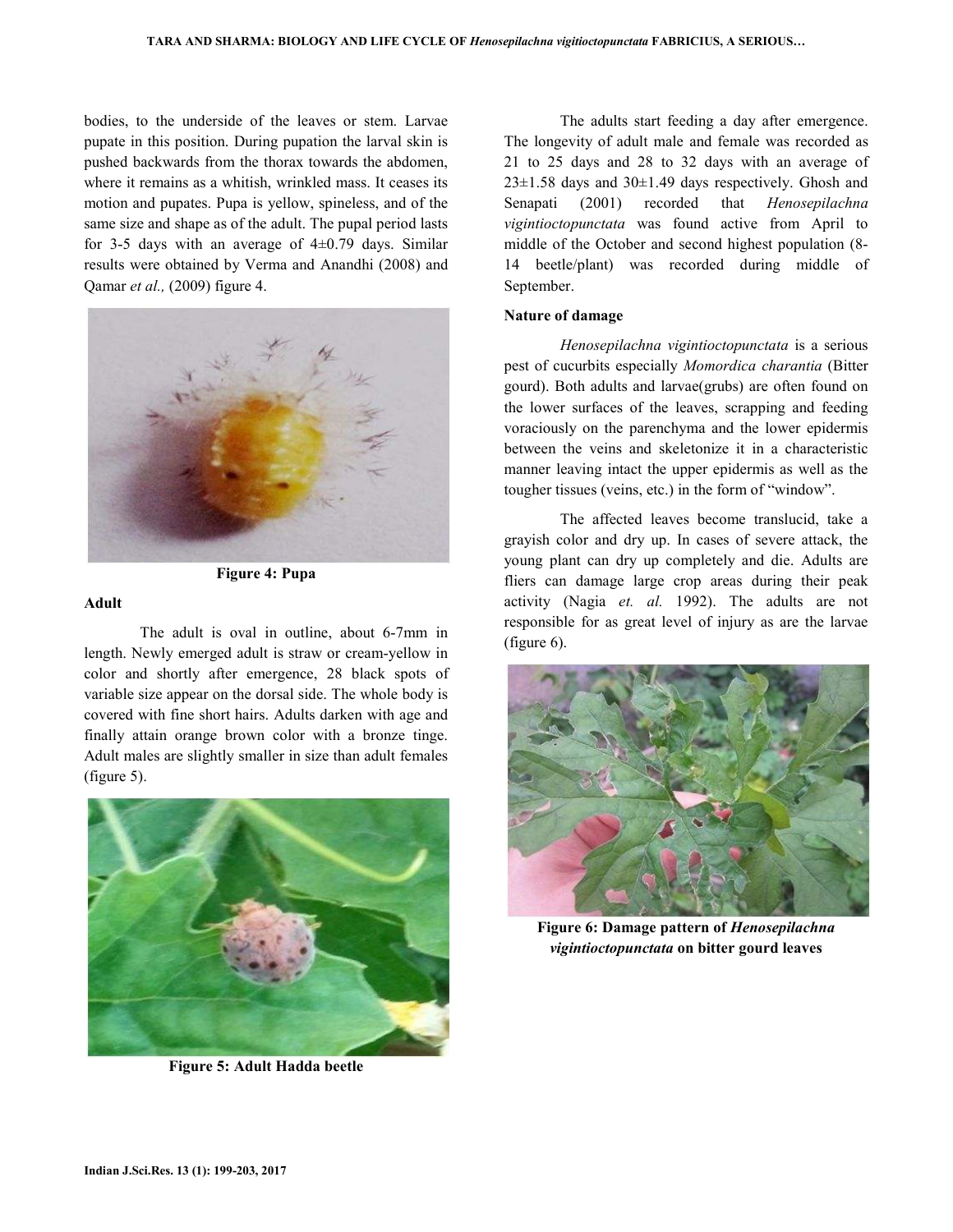| <b>Stage</b>               | Duration in days |                | $mean \pm SD$    |
|----------------------------|------------------|----------------|------------------|
|                            | Min.             | Max.           |                  |
| Incubation period          | 5                | 11             | $8 + 2.23$       |
| <b>Larval</b> instars      |                  |                |                  |
| $1st$ instar               |                  | $\overline{4}$ | $2.5 \pm 1.17$   |
| $2nd$ instar               | $\overline{2}$   | 7              | $4.5 \pm 1.92$   |
| $3rd$ instar               | $\overline{2}$   | 9              | $5.5 \pm 2.86$   |
| $4th$ instar               | $\overline{2}$   | 8              | $5 + 2.23$       |
| <b>Total larval period</b> | 12               | 39             | $25.5 \pm 10.41$ |
| Prepupal period            |                  | 3              | $2\pm 0.79$      |
| Pupal period               | 3                | 5              | $4\pm 0.79$      |
| <b>Adult longevity</b>     |                  |                |                  |
| Male                       | 21               | 25             | $23 \pm 1.58$    |
| Female                     | 28               | 32             | $30\pm1.49$      |

**Table 1: Duration of different stages in the life cycle of** *Henosepilachna vigintioctopunctata* **(Fabricius, 1775)** 

### **ACKNOWLEDGEMENT**

 The authors are greatly thankful to Professor Roopma Gandotra, Head, Department of Zoology, and University of Jammu for providing necessary facilities to work.

### **REFERENCES**

- Ahmad M., Ahmad M. D. J., Afroze S. and Mishra R. K., 2001. First record of coccinellid beetles (Coleoptera: Coccinellidae) on poplar, Populus deltoides from north India. Indian Forester, **127**(8): 891-897.
- Ghosh S.K. and Senapati S.K., 2001. Biology and seasonal fluctuation of *Henosepilachna vigintioctopunctata* Fabr. on brinjal under Terai region of West Bengal. Indian Journal of Agricultural Research, **35**(3):149-154.
- Gupta D., 2004. Insect pests of cucurbit vegetables. In: *Pest Management in Horticulture crops* (LR Verma, AK Verma and DC Gautam, eds), Aristech Publishers Inc.: 437.
- Jamwal V.V.S., Ahmad H. and Sharma D., 2013. Host biology interactions of *Epilachna vigintioctopunctata* Fabr. The Bioscan., **8**(2): 513-517.
- Kumar S. and Kumar J., 1998. Laboratory evaluation of some insecticides against strains of hadda beetle (*Epilachna vigintioctopunctata* Fab.) resistant to

malathion and endosulfan. Pest Management and Economic Zoology, **6**(1-2):133-137.

- Mohasin M. and De B.K., 1994. Control *Henosepilachna vigintioctopunctata* Fabr. on potato in West Bengal plains. Journal of the Indian Potato Association, **21**(1-2):151-153.
- Nagia D.K., Kumar S., Sharma P., Meena R.P. and Saini M.L., 1992. Mass multiplication of *Henosepilachna vigintioctopunctata* (Fabricus) (Coleoptera : Coccinellidae) on *Physalis minima* L. Plant Protection Bulletin, Faridabad, **44**(3): 24-25
- Qamar, Muntha, Haseeb M. and Sharma D.K., 2009. Biological and Morphometrics of *Henosepilachna vigintioctopunctata* (Fab.) on brinjal. Ann. Pl. Protec. Sci., **17**(2): 303-306.
- Rath L.K., Nayak V.S. and Dash D., 2002. Nonpreference mechanism of resistance in egg plant to epliachna beetle, *Henosepilachna vigintioctopunctata*. Indian Journal of Entomology, **64**(1):44-47.
- Rath L. K., 2005. Antibiosis mechanism in eggplant against Epilachna beetle, *Henosepilachna vigintioctopunctata* (Fabr.). Indian Journal of Plant Protection, **33**(1):82-84.
- Shankar U., Kumar D. and Gupta S., 2010. Integrated pest management in brinjal. Technical Bulletin, **4**:16.